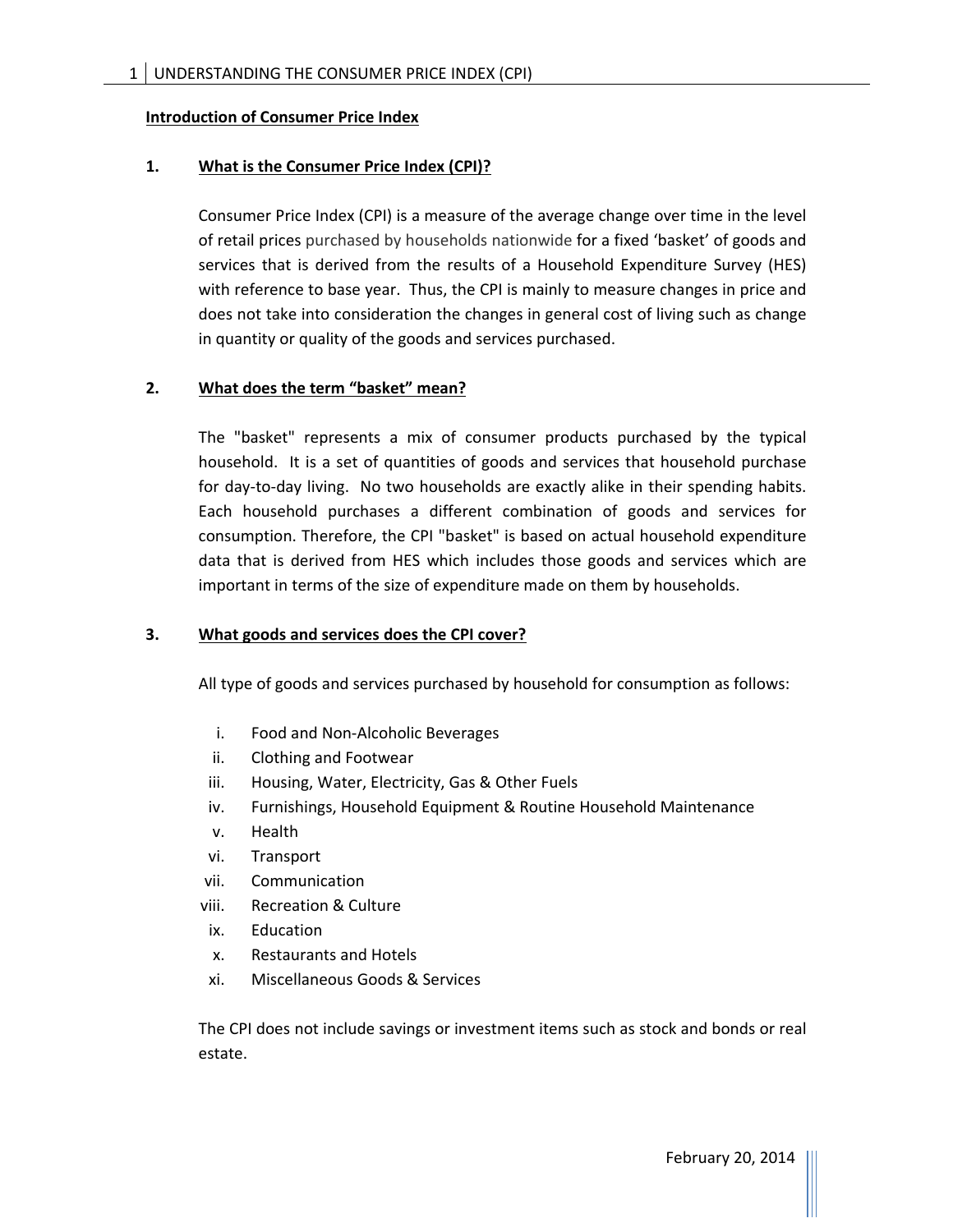### **4. Whose buying habit does the CPI reflected?**

The CPI reflects the average spending pattern of the majority of households in Brunei Darussalam.

# **5. Why the CPI is important?**

The CPI is used for a variety purposes, as it measure the average change in price of the consumption of goods and services over time. It is most widely used as a measurement of the rate of inflation and also used as a deflator of other economic series such as a deflator of the value of the consumer's dollar to find its purchasing power and the conversion of gross domestic Product (GDP) from current price values to constant price values.

## **6. What is meant by purchasing power?**

Purchasing power measures how much of goods and services can be bought for the wages and salaries earned. When prices rise due to higher inflation rate, the purchasing power of money is reduced and consequently, there will be a reduction of range of goods and services that can be bought by household with the same amount of money.

# **7. Is the CPI a cost‐of‐living index?**

No. Although CPI and cost of living index both measure the changes in price of goods and services that are purchased by households. The CPI does not reflect the changes in buying or consumption patterns that consumers would make to adjust to relative price changes that are needed to maintain a certain standard of living. The CPI is an index of price change only. Meanwhile, a cost of living index would go beyond this as it also take into account changes in other governmental or environmental factors that affect consumers' well‐being.

### **8. How is the CPI calculated?**

The CPI calculation has three steps (simple step):

- Find the cost of the CPI basket at base period prices.
- Find the cost of the CPI basket at current period prices.
- Calculate the CPI for the base period and the current period.
- $CPI =$  Cost of CPI basket at current period  $X$  100 = Price Index Cost of CPI basket at based year